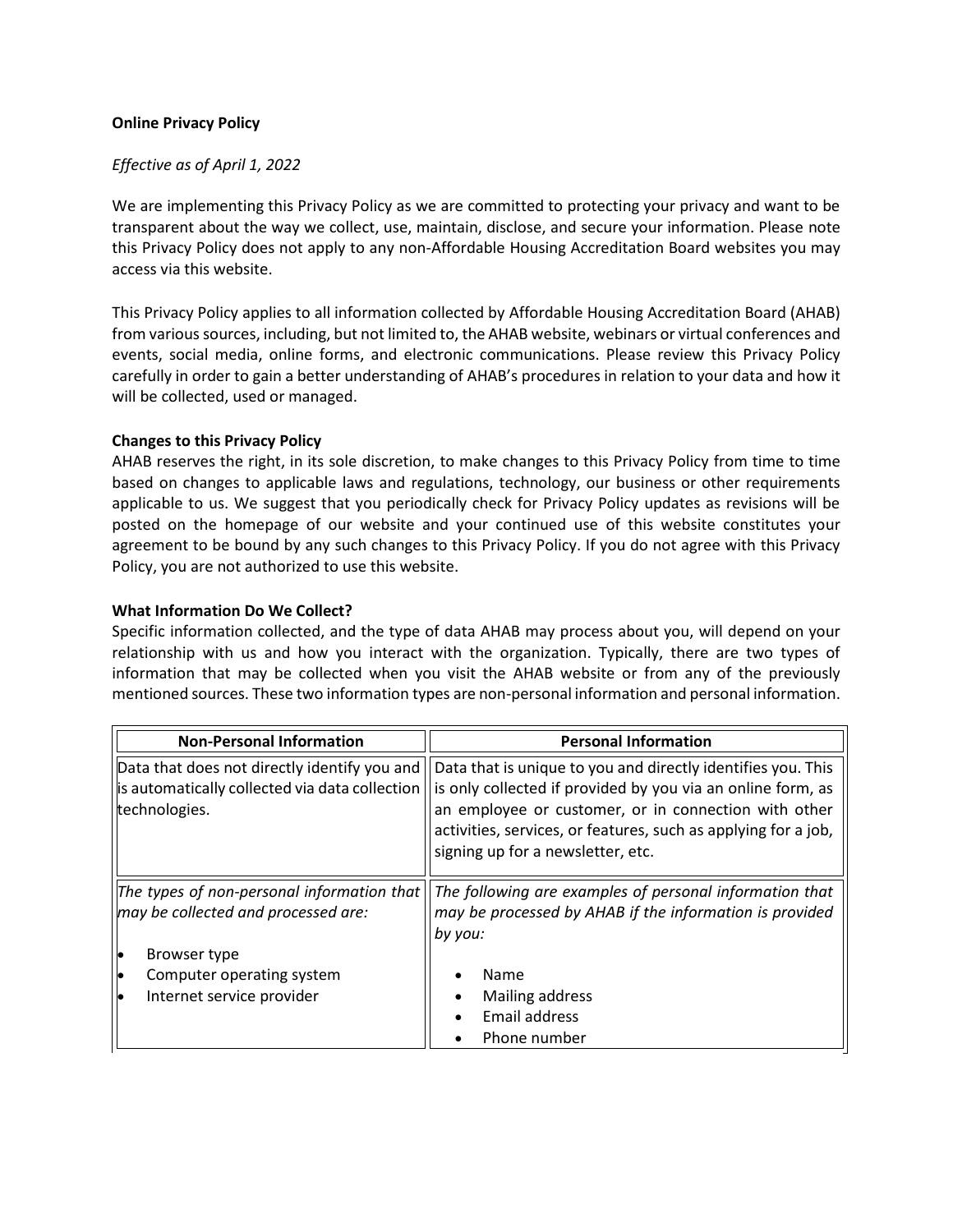If you email us, we may retain your email message, your email address, and our responses. If you register and apply for an open position, we may collect personal information related to your work and education history.

By submitting a telephone number to AHAB, you agree that a representative of AHAB may contact you at the number you provide, potentially using automated technology (including texts/SMS messaging) or a pre-recorded message. Your consent is not an obligation to receive our services.

# **How Do We Use Your Personal Information?**

We may use your personal information for various reasons depending on your relationship and interactions with AHAB. The table below provides some examples of ways we use your information based on your relationship with AHAB:

| <b>Customers, Business Partners, and Vendors</b>                                                                                                                                         | Website and Virtual Conference Visitors                                                                                                                                                                     |
|------------------------------------------------------------------------------------------------------------------------------------------------------------------------------------------|-------------------------------------------------------------------------------------------------------------------------------------------------------------------------------------------------------------|
| <b>Fulfill contractual obligations</b><br>Analyze and evaluate vendor/partner<br>qualifications<br>Provide customer service<br>Communicate with you<br><b>Fulfill legal requirements</b> | Report on demographics<br>Analyze website statistics<br>Enhance your experience<br>Customize content and advertising<br>Allow your participation in<br>promotions/contests<br>Provide services upon request |

# **How Do We Share Your Personal Information?**

AHAB does not sell personal information to third parties and will never distribute personal information unless:

- You give consent (if required by law);
- It is necessary to allow our affiliates, attorneys, volunteers, adjusters, contractors, vendors, or agents to provide services to us;
- It is necessary to provide our services to you;
- It is necessary to allow third parties to offer products and services to you if you have given permission (as required by law); or
- We are required to disclose this information for legal purposes.

Where we disclose personal information for a purpose set forth herein, we enter a contract with the third party that describes the purpose and requires the third-party recipient to both keep that personal information confidential and not use it for any purpose except performing the contractual obligations.

# **Legal Basis for Collecting and Processing Your Information**

We use your personal data in accordance with the terms of the applicable Privacy Policy implemented at the time your data is used. AHAB will only collect and process your information if:

- You have provided explicit consent, which may be updated or withdrawn at any time. To withdraw consent please refer to the "How to Update Your Preferences" section of this Policy;
- If processing is necessary to perform services requested by you;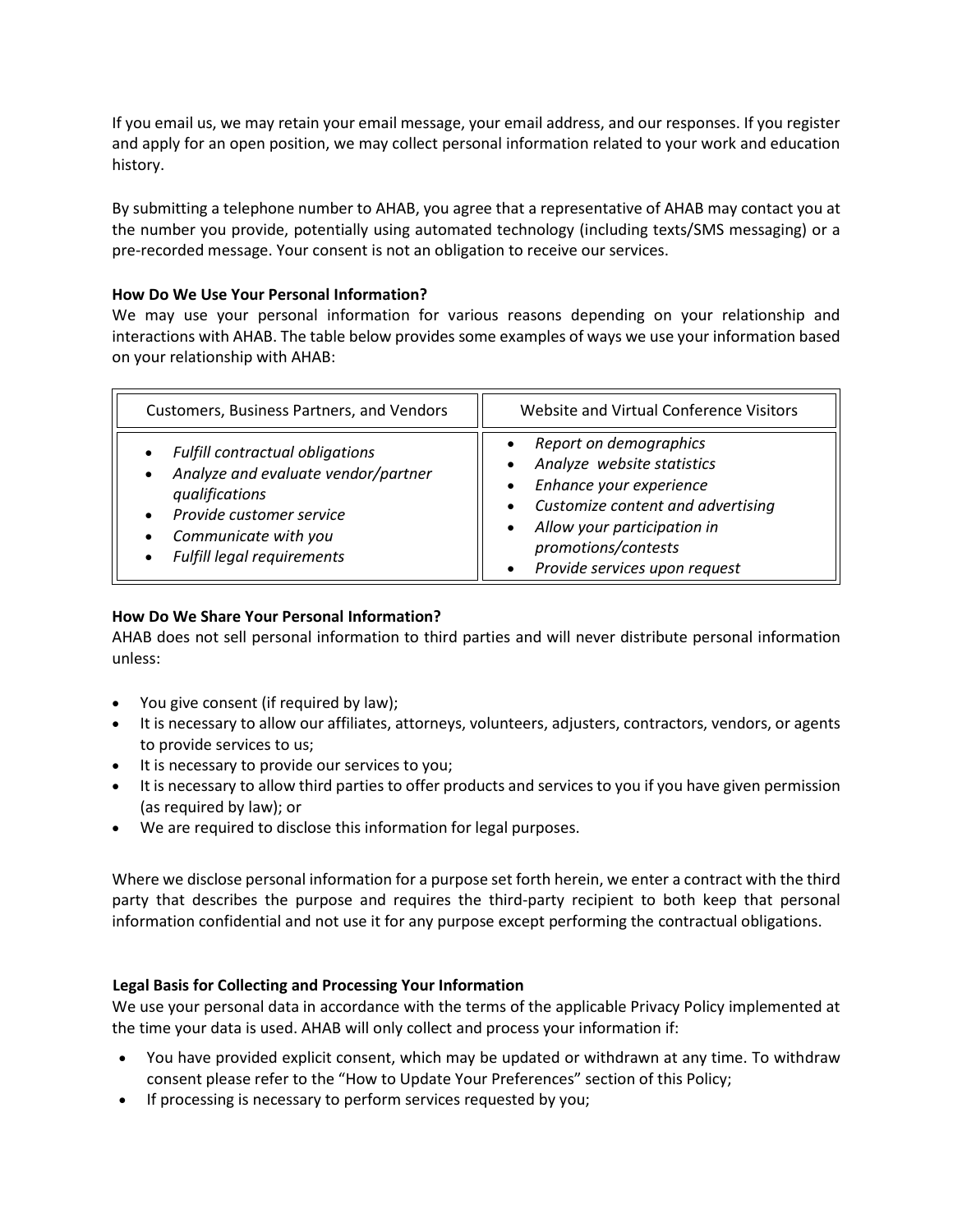- If processing is necessary to fulfill contractual obligations related to an agreement for which you are a party to;
- We are required by law;
- A legitimate business interest, such as a commercial benefit, exists and requires processing, unless your rights and interests outweigh such benefit; or
- If processing is necessary to protect your interests or the interests of another individual.

# **How Do We Collect Your Information?**

The method AHAB uses to collect your data is also dependent on your relationship with us or your interactions with the organization. Information is collected in one of the following three ways.

# *1. Information Collected Automatically*

Certain non-personal information may be collected automatically when you first access the AHAB website and accept the use of cookies. More specifically, this information is made available to us through Google Analytics. Google Analytics places a cookie on your internet browser when you first visit our site. These cookies collect information such as your browser type, IP address, time spent on pages, pages visited, and anonymous traffic data. They further assist us in collecting important business and technical statistics to make your online experience more personalized and efficient. There are two different categories of cookies that we use to collection information.

# Required Cookies

The basic features and functions of the AHAB website rely on required cookies to operate properly. These required cookies facilitate basic features such as the functioning of images that need to load or the process that allows users to select cookie preferences.

# Third-Party Cookies

Data collected with these cookies may be shared with third-parties for ad targeting and advertising purposes, as well as to allow you to share certain pages with social networks and to post comments on the AHAB website. The information collected from these cookies helps to build an overview of how you interact with our website in order for us to optimize your experience.

AHAB may also use other data-collecting technologies to automatically gather non-personal data in order to measure marketing efforts.

# *2. Information Provided by You*

All information AHAB automatically collects, as outlined above, is non-personal information that does not identify you. AHAB only receives and collects personal information when you provide such information in one of the following ways. Please note this list is not exhaustive and AHAB may receive personal information you provide in other ways that may not be included below.

- Online forms
- As a customer or employee
- Signing up for an event or webinar
- Subscribing to a newsletter
- Direct communications with employees of AHAB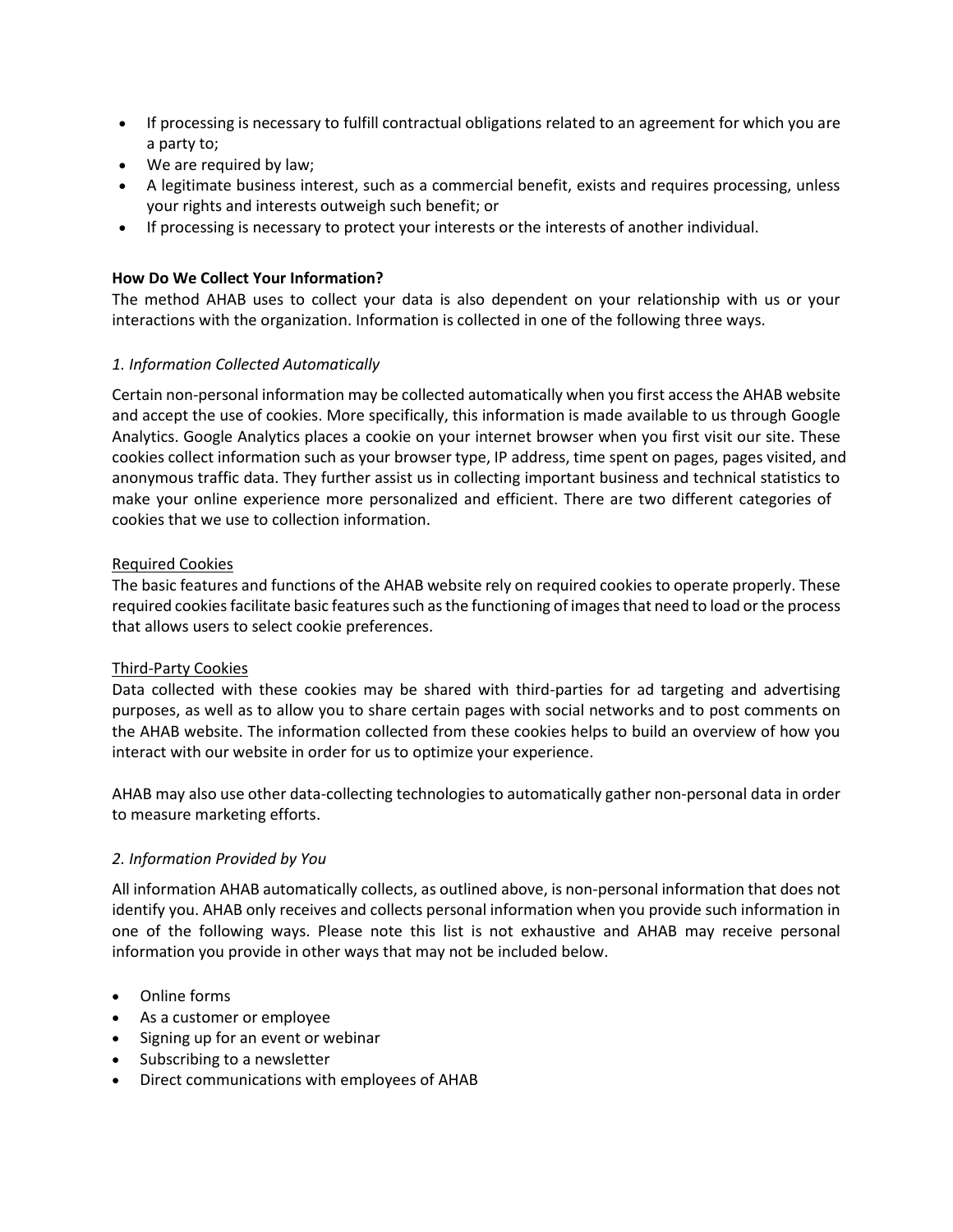The type of information you provide is dependent on the form or way in which the data was submitted. A few examples of personal information that you may provide, which will be collected and processed, are: name, address, telephone number, email address, work, or employer.

# *3. Information Provided by Partners and/or Public Sources*

AHAB, in some circumstances, may collect information about you from third parties, social media services, AHAB partners, or other public sources. This information is used to gain a better understanding of the individuals that use AHAB services and may be combined with other information we've received or collected.

#### **How Do We Protect Your Information?**

We take all appropriate measures to protect the security of any and all information collected or maintained by us. AHAB uses methods such as encryption, firewalls and information access controls. Despite this, the Internet is not a secure medium, and no security system is 100 percent secure. Because of this, AHAB cannot guarantee the absolute security of your data, and we do not assume responsibility for the data you submit to us. We cannot guarantee that the information communicated to us by you will be received or that it will not be altered before or after you transmit it to us. You agree that AHAB is not liable for any loss or damage incurred due to any interception, modification, deletion, destruction, misappropriation, or use of information provided through our website. If you have any reason to believe your, or another individual's, data has been subject to accidental or unlawful access please contact us in accordance with the "How to Contact Us" section of this Privacy Policy.

#### **Information Retention**

We retain personal information for the shortest possible period of time, as required to fulfill the purpose(s) for which it is collected, unless you continue to consent to ongoing processing or a longer retention period is required by law. After fulfillment is complete, or you withdraw your consent, your data will be deleted from our systems.

#### **Children's Privacy**

By using our website or providing information to us, you affirm that you are at least 18 years of age. We are not liable for any damages that may result from a user's misrepresentation of age.

AHAB's services are not directed at people under the age of 13, and we do not knowingly seek or collect personal information for(?) children under this age. We request that children under the age of 13 do not provide us with personal information. No one under age 13 is authorized to submit or post any information, including personally identifying information, on our website. Under no circumstances may anyone under age 13 use our website or provide us with information. Parents or legal guardians of children under 13 cannot agree to these terms on their behalf.

#### **How to Update Your Preferences**

Your consent (where required) or privacy preferences can be modified or withdrawn at any time by contacting AHAB directly (please see "How to Contact Us" section below).

**FOR CALIFORNIA RESIDENTS:** If you reside in California and have provided personally identifiable information to us, you may request information about our disclosure of certain categories of personal information to third parties for their direct marketing purposes under California's Shine the Light law. Such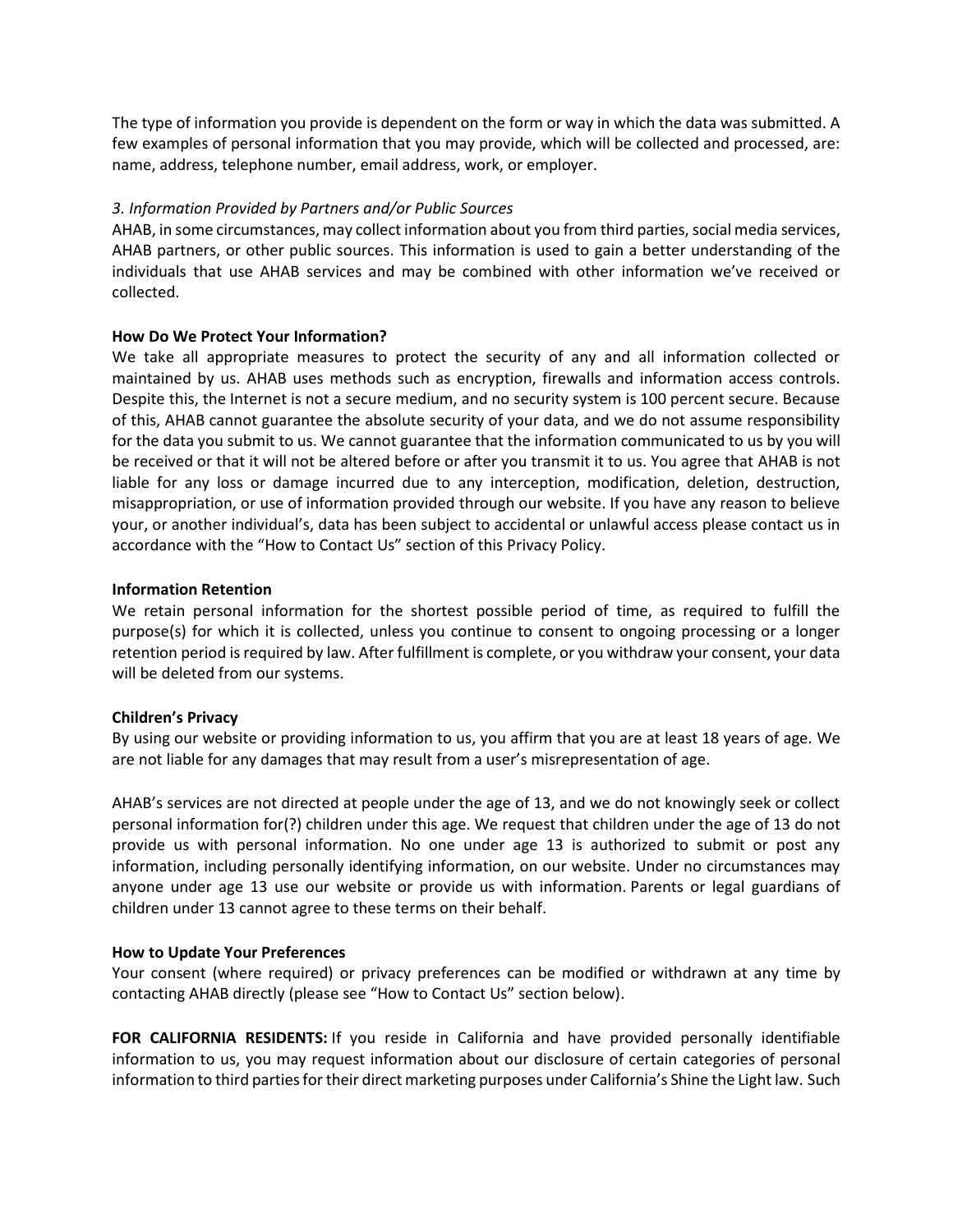requests must be submitted to us at the following address: 189 Commerce Court, PO Box 189, Cheshire, CT 06410-0189, or by calling 800-873-0242.

If you are a resident of California, effective January 1, 2020, you have the following rights under the California Consumer Privacy Act of 2018 ("CCPA"):

- to know what categories of personal information about you we have collected and used, including how the personal information was collected;
- to know what categories of personal information is being sold or disclosed and if it is being sold or disclosed to third parties and a list of categories of information that are sold; note that AHAB does not sell your personal information;
- to opt out of the sale of your personal information (**click [here](https://housingaccreditation.org/wp-content/uploads/2022/03/AHAB-California-Consumer-Privacy-Act-for-California-Residents-ADA.pdf)** for more information on "Personal Information Sales Opt-Out and Opt-in Rights");
- to access your personal information, including the right to download or transfer personal information collected during the previous 12 months (**click [here](https://housingaccreditation.org/wp-content/uploads/2022/03/AHAB-California-Consumer-Privacy-Act-for-California-Residents-ADA.pdf)** for more information on "Access to Specific Information and Data Portability Rights);
- to request that your personal information be deleted (**click [here](https://housingaccreditation.org/wp-content/uploads/2022/03/AHAB-California-Consumer-Privacy-Act-for-California-Residents-ADA.pdf)** for more information on "Deletion Request Rights"); and
- to equal service and equal price for goods or services even if you exercise your rights under the CCPA.

While California residents have the right to opt out of the sale of their personal information under CCPA, we do not sell personal information to any third parties, and therefore, we have not included a "Do Not Sell My Personal Information" link on our site. If our practices change, we will update this Privacy Policy and take any other necessary action to comply with applicable law.

If you are a California resident and you want to exercise any of your rights as set forth above, please contact us at 877-891-AHAB or **info@housingaccreditation.org**. For all requests, it is helpful to put the statement "California Privacy Rights" in the body of your request, describe the nature of your request, and provide your name, street address, city, state, and ZIP code. In your request, you need to attest to the fact that you are a California resident and provide a current California address for our response. For more information **click [here](https://housingaccreditation.org/wp-content/uploads/2022/03/AHAB-California-Consumer-Privacy-Act-for-California-Residents-ADA.pdf)**.

We will not discriminate against you for exercising any of your CCPA rights. Unless permitted by the CCPA, we will not:

- Deny you goods or services.
- Charge you different prices or rates for goods or services, including through granting discounts or other benefits, or imposing penalties.
- Provide you a different level or quality of goods or services.
- Suggest that you may receive a different price or rate for goods or services or a different level or quality of goods or services.

# **Accessibility Statement**

We are committed to making sure that our Privacy Policy is accessible to everyone. To access this notice in an alternative form, please email info@housingaccreditation.org, call 877-891-AHAB, or use the link provided below.